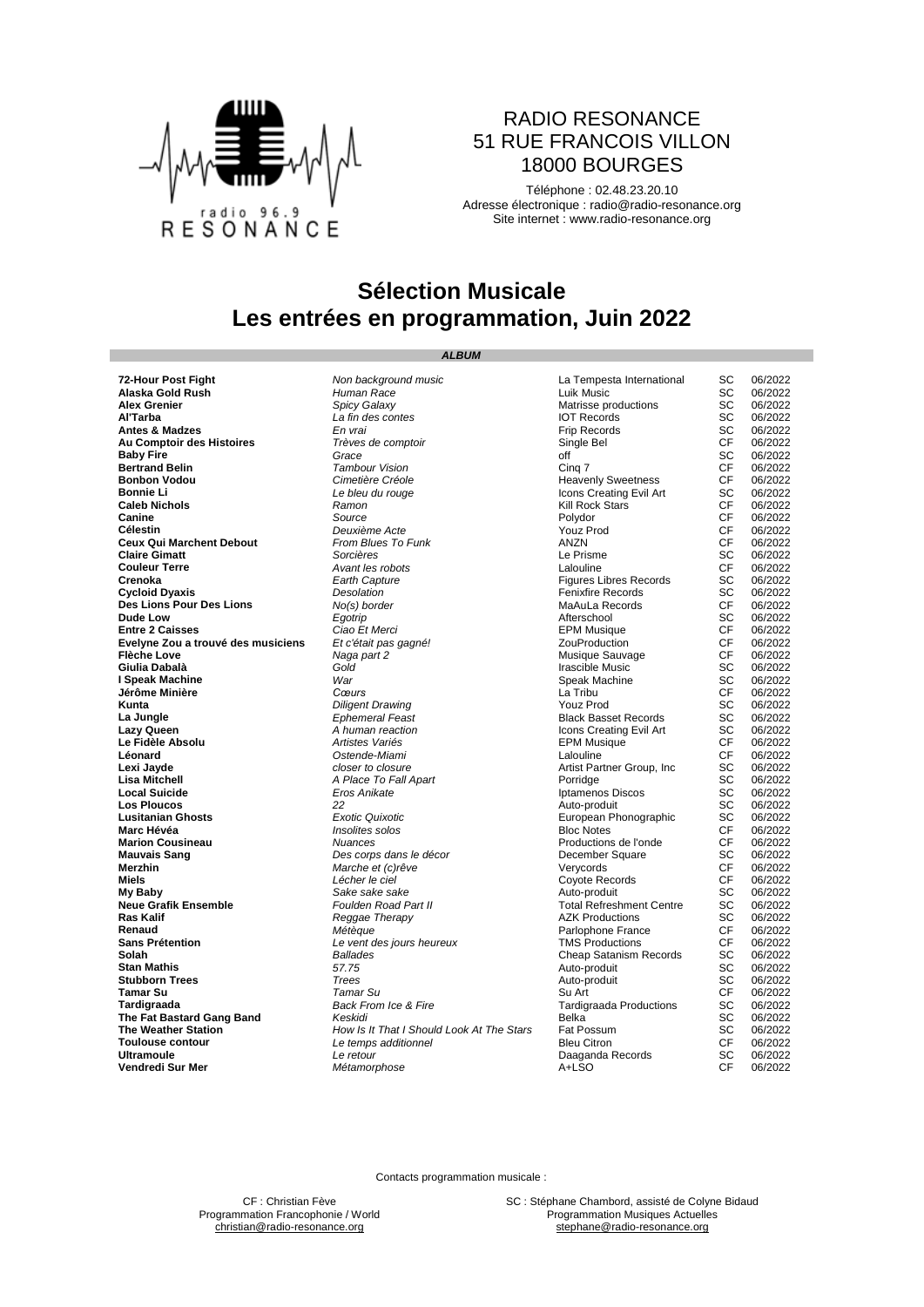

### RADIO RESONANCE 51 RUE FRANCOIS VILLON 18000 BOURGES

Téléphone : 02.48.23.20.10 Adresse électronique : [radio@radio-resonance.org](mailto:radio@radio-resonance.org) Site internet : [www.radio-resonance.org](http://www.radio-resonance.org/)

# **Sélection Musicale Les entrées en programmation, Juin 2022**

*EP*

| A Movement Of Return | Safe Harbor - Part One - Lightness         | Les Disques Normal                      | SC. | 06/2022 |
|----------------------|--------------------------------------------|-----------------------------------------|-----|---------|
| A Movement Of Return | Safe Harbor - Part Two - Darkness          | Les Disques Normal                      | SC  | 06/2022 |
| Avril Jensen         | Colours                                    | Les Faux-Monnayeurs                     | SC  | 06/2022 |
| <b>Bartleby</b>      | L'amour réaliste                           | Kivive                                  | CF. | 06/2022 |
| <b>Bolides</b>       | <b>Rupture futures</b>                     | <b>Bolides Records</b>                  | SC  | 06/2022 |
| Calcou               | Places                                     | Music for Dancing, Reading + Creativity | SC  | 06/2022 |
| <b>Charmless</b>     | A different view                           | Auto-produit                            | SC  | 06/2022 |
| Dimoné               | Ca pixellise                               | Estampe                                 | SC  | 06/2022 |
| Eloi                 | Morphic Resonance                          | Bœuf Bourguignon                        | SC  | 06/2022 |
| Eloi                 | Pyrale                                     | <b>Nadsat Records</b>                   | SC  | 06/2022 |
| Jally Kebba Susso    | Freedom                                    | Mawimbi                                 | SC  | 06/2022 |
| Jérôme Minière       | Le son du temps qui nous dépasse           | Ray On                                  | SC  | 06/2022 |
| Johnny Longlegs      | Flowers                                    | Kendell Entertainment                   | SC  | 06/2022 |
| Lune et l'autre      | Syllves                                    | Lez'Arts                                | SC  | 06/2022 |
| Mathieu Saïkaly      | Neptune                                    | Groover Obsessions                      | SC  | 06/2022 |
| Nastyjoe             | Deep side of happiness                     | A Tant Rêver Du Roi                     | SC  | 06/2022 |
| Nicolas Veroncastel  | Waste                                      | Dakota Production                       | SC. | 06/2022 |
| Otto                 | Poids plume                                | <b>Music Mansion Records</b>            | CF. | 06/2022 |
| Pascal Olivese       | Nous resterons debout                      | En avant                                | CF. | 06/2022 |
| Phaon                | <b>Phobie Nocturne</b>                     | Auto-produit                            | SC  | 06/2022 |
| Romtom               | Voyageur, Vol. 1                           | Balanca                                 | SC  | 06/2022 |
| Romtom               | Voyageur, Vol. 2                           | Balanca                                 | SC  | 06/2022 |
| Scape One            | <b>Distant Skyline</b>                     | Science Cult                            | SC  | 06/2022 |
| The Kooks            | Beautiful World - Echo in the Dark, Pt. II | Lonely Cat                              | SC  | 06/2022 |
| <b>Tiny Shuttle</b>  | <b>Get The Williwaw</b>                    | L'Elan de L'Echo                        | SC  | 06/2022 |
| Weval                | Time goes                                  | Technicolour                            | SC  | 06/2022 |
| Zen Mother           | Millennial Garbage Preach                  | Weyrd Son Records                       | SC  | 06/2022 |

### *SINGLE*

| Ш                                     | Here's What I Need To Know     | Warp                         | SC        | 06/2022 |
|---------------------------------------|--------------------------------|------------------------------|-----------|---------|
| <b>Action Bronson</b>                 | Storm Of The Century           | Loma Vista Recordings        | SC        | 06/2022 |
| <b>Almost Famous</b>                  | Bounce Back                    | <b>Treasuretone Records</b>  | SC        | 06/2022 |
| <b>Aoife Nessa Frances</b>            | <b>Emptyness Follows</b>       | Partisan Records             | SC        | 06/2022 |
| Axmos                                 | Can't forget it                | Auto-produit                 | SC        | 06/2022 |
| Axmos                                 | Welcome                        | Auto-produit                 | <b>SC</b> | 06/2022 |
| Aze                                   | Sweet talk                     | Ink Music                    | SC        | 06/2022 |
| <b>Baby Strange &amp; Hayley Mary</b> | Only Feel It When I'm With You | Icons Creating Evil Art      | SC        | 06/2022 |
| <b>Baptiste Ventadour</b>             | A cette étoile                 | Play Tow                     | SC        | 06/2022 |
| <b>Barry Can't Swim</b>               | Fiorucci Made Me Hardcore      | Technicolour                 | SC        | 06/2022 |
| <b>Bobby Oroza</b>                    | I got love                     | <b>Big Crown Records</b>     | SC        | 06/2022 |
| <b>Claudia Is On The Sofa</b>         | The match                      | <b>Riff Records</b>          | SC        | 06/2022 |
| Coco Aikura                           | Not like you                   | Kromatiks Production         | SC        | 06/2022 |
| <b>Dani Terreur</b>                   | C'est pas si facile            | Rossinante                   | SC        | 06/2022 |
| dj poolboi                            | felt like we were in heaven    | Unbelievably Spectacular     | SC        | 06/2022 |
| Djakarta                              | Leave It for Tomorrow          | Auto-produit                 | SC        | 06/2022 |
| Djakarta                              | Leave It for Tomorrow          | Auto-produit                 | SC        | 06/2022 |
| Donkey Kid                            | <b>Distant Shouts</b>          | Donkey Dub Records           | SC        | 06/2022 |
| Dynah                                 | Mon adrenaline                 | Musigamy                     | SC        | 06/2022 |
| <b>Entrée Libre</b>                   | Corps à Corps                  | Groover Obsessions           | SC        | 06/2022 |
| Fo Sho                                | U Cry Now                      | <b>Best Music</b>            | SC        | 06/2022 |
| <b>Franc Moody</b>                    | I'm in a funk                  | Juicebox Recordings          | SC        | 06/2022 |
| <b>Franc Moody</b>                    | Mass appeal                    | Juicebox Recordings          | SC        | 06/2022 |
| <b>Fred Skitty</b>                    | Je m'ecchymose                 | <b>Felix The Cat Records</b> | SC        | 06/2022 |
| <b>Free The Robots</b>                | Bomboclat                      | Dig It!                      | SC        | 06/2022 |
| Grande                                | Demons (Calling Marian remix)  | On n'est pas des machines    | SC        | 06/2022 |
| Grande                                | The Same Ghost (Alke Remix)    | On n'est pas des machines    | SC        | 06/2022 |
| <b>JB Dunckel</b>                     | Corporate Sunset               | Prototyp Recording           | SC        | 06/2022 |
| Kadebostany x Sena Sener              | Two Lovebirds in a Cage        | Republic of Kadebostany      | SC        | 06/2022 |
| Kenji Araki                           | Nabelschnurtanz                | Affine Records               | SC        | 06/2022 |
|                                       |                                |                              |           |         |

Contacts programmation musicale :

CF : Christian Fève SC : Stéphane Chambord, assisté de Colyne Bidaud<br>
mation Francophonie / World School School Programmation Musiques Actuelles [christian@radio-resonance.org](mailto:christian@radio-resonance.org) [stephane@radio-resonance.org](mailto:stephane@radio-resonance.org)